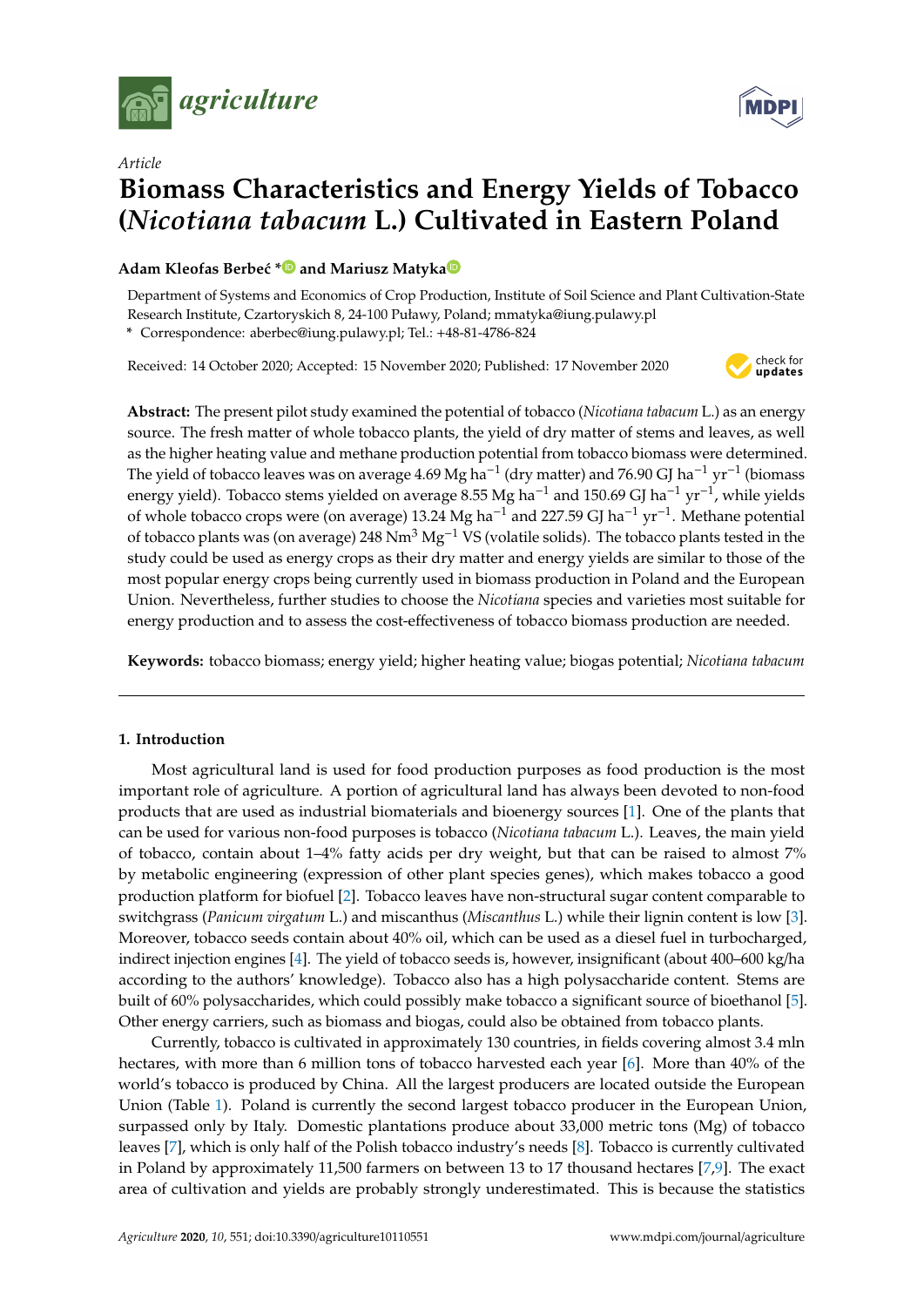<span id="page-1-0"></span>of production of tobacco were limited in previous years [\[10\]](#page-9-9). According to the Central Statistical Office [\[7\]](#page-9-6), the average yield of tobacco leaves is about 2.5 Mg per hectare, but according to the authors' knowledge, farmers often get yields as much as two times that amount.

| Area          | Production<br>(Thousands of Mg) | Area Harvested<br>(Thousands of ha) | <b>Average Yield</b><br>$(Mg ha^{-1})$ |
|---------------|---------------------------------|-------------------------------------|----------------------------------------|
| China         | 2242.2                          | 1003.7                              | 2.2                                    |
| <b>Brazil</b> | 762.3                           | 356.5                               | 2.1                                    |
| India         | 749.9                           | 417.7                               | 1.8                                    |
| USA.          | 241.9                           | 117.9                               | 2.0                                    |
| Indonesia     | 181.1                           | 203.0                               | 0.9                                    |
| Pakistan      | 106.7                           | 46.3                                | 2.3                                    |
| Malawi        | 95.4                            | 86.1                                | 1.1                                    |
| Argentina     | 104.1                           | 54.7                                | 1.9                                    |
| Zambia        | 115.9                           | 65.7                                | 1.8                                    |
| Italy         | 59.3                            | 17.2                                | 3.4                                    |
| Poland        | 33.2                            | 16.4                                | 2.0                                    |
| $UE-27*$      | 178.3                           | 77.9                                | 2.3                                    |
| World (total) | 6094.9                          | 3368.9                              | 1.8                                    |

**Table 1.** The world's largest producers of tobacco (leaves).

Source: Food and Agriculture Organisation Data (FAOSTAT)(2018); \* according to FAOSTAT (2018) tobacco was cultivated in 15 European Union (EU) countries: Austria, Belgium, Bulgaria, Croatia, Cyprus, France, Greece, Germany, Hungary, Italy, Poland, Portugal, Romania, Slovakia and Spain.

The most common types of tobacco cultivated in Poland are flue-cured tobacco (Virginia type) varieties (65–75% of plantations) and Burley type varieties (25–35% of plantations) [\[10\]](#page-9-9). Tobacco leaves are the main yield of tobacco, while the other parts of the plants are waste and of no-value for the industry. The leaves are often damaged (especially during summertime) by intensive rain and hail. Tobacco can also be damaged by fungal (e.g., *Botrytis cinerea, Sclerotinia sclerotiorum*) and viral diseases (e.g., TMV, tobacco mosaic virus) [\[11\]](#page-9-10). Damaged leaves are worthless for the tobacco industry, and diseased crops have to be liquidated immediately to avoid the spread of diseases in the following years. According to the Central Statistical Office [\[7\]](#page-9-6), about 20% of polish tobacco plantations are insured for weather-caused damage. This means that about 80% of farms that cultivate tobacco have a high risk of loss of their entire income if adverse weather conditions occur. To minimize the negative impact of weather-caused damage to tobacco leaves, alternative ways of management of tobacco yield should be established. One of those alternative ways of management could be the use of damaged plants for energy purposes as a renewable energy source.

Currently, at least 6 million tons of tobacco leaves are produced worldwide [\[6\]](#page-9-5). After harvesting, stems of a height of approximately 2.5 m are left on the fields. It is estimated that about 60% of tobacco biomass is unsuitable for industry and is unnecessary waste. Those wastes are most often burned or left on the field's surface. When managed properly, they can contribute to biogas, bioethanol, and biodiesel production [\[12\]](#page-9-11). Those stems have to be managed properly, to avoid phyto-sanitary issues (spread of diseases); however, due to the number of plants and their size, management is often too costly for farmers, and thus residues of plants are often crushed and plowed into the soil. The total amount of waste tobacco biomass must be significant, but there are no exact figure in the literature on this topic. However, some authors estimate the total amount of Virginia dried stalks at 6–10 Mg per hectare [\[13\]](#page-9-12).

The development of the global economy and rapid growth of consumption increases the needs for conventional energy. According to various scenarios, the share of conventional fuels will be reduced as the result of depletion of resources and the related increase in energy prices [\[14,](#page-10-0)[15\]](#page-10-1). The adopted European Union (EU) climate-energy package requires the market share of energy consumption from renewables to reach 20% with a 10% share in liquid biofuels by 2020, while the newest ambitions of the EU is to reach 32% renewable energy by 2030. In addition, a 20% reduction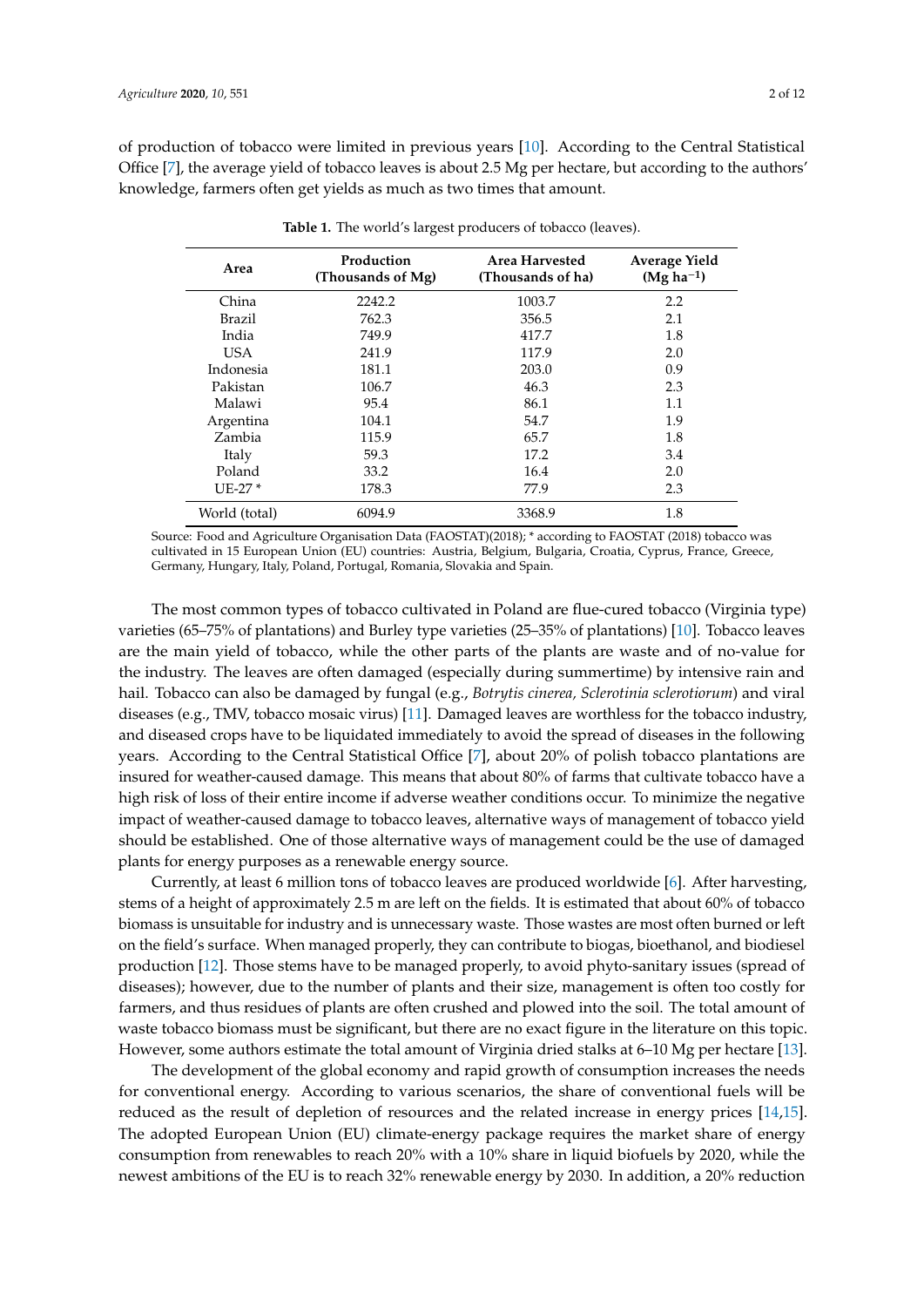of greenhouse gases emissions (40% by 2030) and an increase in energy efficiency are expected [\[16\]](#page-10-2). Implementation of these objectives will increase the demand for agricultural substrates intended for use as an energy source [\[17,](#page-10-3)[18\]](#page-10-4). Currently, the development of biomass renewable energy is dependent on the availability of appropriate biomass material, which, in most cases, is corn silage. Due to the multifaceted environmental-safety conditions, the growth of the area of this species may be subject to some restrictions. This is why there is a need to search for alternative biomass materials, which should be tested to confirm their suitability as a renewable source of energy [\[19\]](#page-10-5). Management of food-crop residues for energy purposes (e.g., cereal straw) and a search for new biomass sources seem to be two of the ways to meet those needs. The production of energy from tobacco waste biomass (stems or damaged tobacco plants) can increase farmers income while preserving the low environmental costs of the biomass production. The production of energy from wastes could also contribute to the goal of sustainable development and fits into the goal of a bioeconomy.

The aim of this study was to evaluate potential biomass yields of tobacco under typical Polish production plantation conditions. Moreover, the calorific value and biogas yield of *Nicotiana tabacum* were estimated.

#### **2. Materials and Methods**

The present study was carried out as pilot study in 2016 on three tobacco plantations located near Puławy, Poland. Virginia (flue cured) and Burley types of tobacco were chosen to analyze their biomass yields and potential as energy crops. The tobacco plants were collected both from production plantations (two locations: Virginia A—51°23'11.3" N 21°53'55.4" E and Virginia B—51°22'45.2" N  $22^{\circ}06'19.5''$  E). The third plantation was set in the Institute of Soil Science and Plant Cultivation's State Research Institute's (IUNG's) experimental plantation in Osiny (51°27'59.98" N 21°39'44.28" E). The third field was planted with Virginia (Virginia C) and Burley (Burley) types of tobacco and established as a split-plot field experiment. The production plantations chosen to be part of the experiment were both of about 0.5 ha, planted with the same Virginia flue-cured type of tobacco, of the same variety (HYV 23). The experimental crop planted at the IUNG experimental station was 200 m<sup>2</sup>. The experimental crop was planted with Virginia VRG 10TL (Virginia C) and Burley TN10 (Burley) varieties. The fertilization schemes and other properties of the tobacco plantations are given in Table [2.](#page-2-0) Plants of tobacco were collected in early October to estimate yields and for further research. The leaves were separated from stems and then dried and weighed. Dried samples of tobacco were burned in a calorimeter (Precyzja-Bit KL-12Mn calorimeter) in order to assess the higher heating value. The biomass energy yield of tobacco was calculated on a basis of dry matter yield and the corresponding heating value.

**Table 2.** Soil properties and fertilization of tested tobacco plantations.

<span id="page-2-0"></span>

| <b>Tobacco Plantation</b>                                                                      | Virginia A             | Virginia B    | Virginia C                                           | <b>Burley</b> |
|------------------------------------------------------------------------------------------------|------------------------|---------------|------------------------------------------------------|---------------|
| Variety of tobacco                                                                             | <b>HYV 23</b>          | <b>HYV 23</b> | <b>VRG 10TL</b>                                      | <b>TN10</b>   |
| Soil classification                                                                            | Podzoluvisol<br>S—Sand | Loess soil    | Pseudo Podzoluvisol<br>LS-loamy sand (on sandy loam) |               |
| Complex of agricultural suitability of soils:                                                  | 6                      | 2             | 5                                                    |               |
| from 1 (best) to 9 (worst)                                                                     |                        |               |                                                      |               |
| Soil pH                                                                                        | 5.0                    | 6.0           | 5.9                                                  |               |
| Soil $P_2O_5$ content (mg $100g^{-1}$ )                                                        | 16.2                   | 18.1          | 16.8                                                 |               |
| Soil $K_2O$ content (mg $100g^{-1}$ )                                                          | 15.8                   | 19.1          | 17.0                                                 |               |
| Soil Mg content (mg $100g^{-1}$ )                                                              | 5.9                    | 7.6           | 7.2                                                  |               |
| Mineral fertilization N-P <sub>2</sub> O <sub>5</sub> -K <sub>2</sub> O (kg ha <sup>-1</sup> ) | 130-50-130             | 50-45-100     | 100-43-103                                           |               |
| Organic fertilization N-P <sub>2</sub> O <sub>5</sub> -K <sub>2</sub> O (kg ha <sup>-1</sup> ) | $\Omega$               | 100-33-38     | 0                                                    |               |
| Density of plants (per hectare)                                                                | 22,000                 | 20,000        | 23,000                                               |               |
| Irrigation                                                                                     | Yes                    | No.           | No                                                   |               |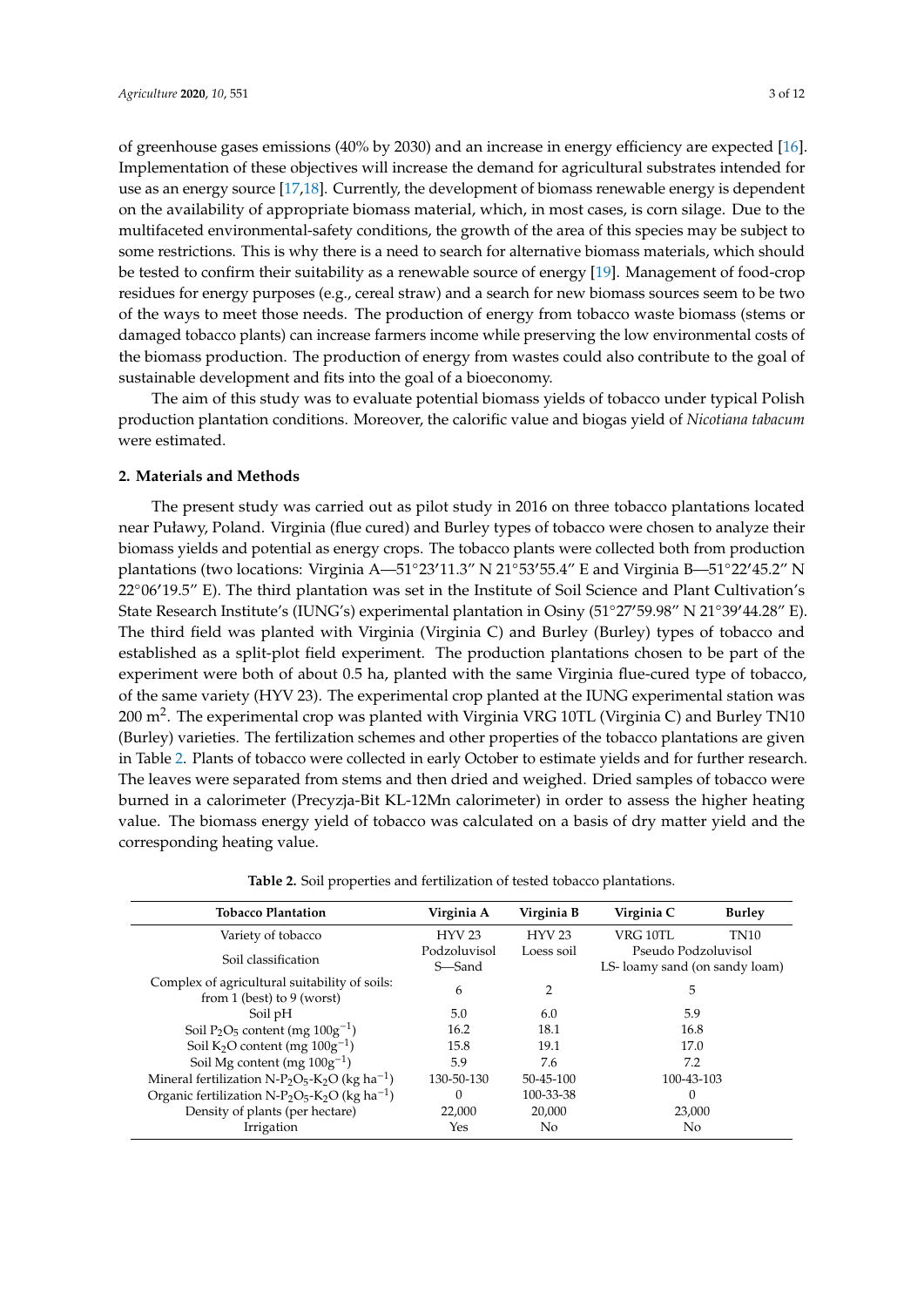Methane potential of tobacco silage was estimated on the basis of three out of the four plantations of tobacco: Virginia A, Virginia B, and Burley. Moreover, estimation of methane potential of maize (*Zea mays* L.) was performed (maize was cultivated in the same research station as tobacco, but was a part of an independent experiment). This was to compare tobacco methane potential to maize methane potential, as maize is currently most widely used substrate in agricultural biogas plants. Both tobacco and maize silage was made from whole plants harvested in October. Plants were chopped and ensilaged for 2 months. Total solids (TS), volatile solids (VS), and ash were determined in accordance to the Polish norms PN-EN 12,880 and PN-EN 12,779 using the gravimetric method after drying at 105  $\degree$ C and 550  $\degree$ C, respectively. The potential methane (CH<sub>4</sub>) yield from tobacco and maize silage was evaluated by using The Automatic Methane Potential Test System II (AMPTS II) manufactured by Bioprocess Control. Bacterial inoculum was collected from an active, agricultural biogas plant, which used mostly corn silage to produce biogas. The initial ratio of VS content in inoculum to VS content in substrate was 2:1. A single reactor had a volume of 500 mL and it was filled with 400 mL of inoculum-substrate mixture. Twelve reactors were used in the experiment. The substrate in the reactors was mixed continuously for 30 s with 30 s interval, at a speed of 70 RPM. The fermentation temperature was set to 37 ℃. The process was performed in three independent replications for about 35 days until no significant methane volume increases were found. The values of the biogas volume obtained were converted into standard conditions (1013 mbar, 273 K). Statistical analysis of data for different plantations was completed on the basis of one-way ANOVA (Analysis of variance) with a post-hoc Tukey HSD (Honestly Significant Difference) test. Significance of difference of other biomass parameters (e.g., average higher heating value (HHV) of stems vs. average HHV of leaves) was assessed with the Mann–Whitney test or *t*-test (depending on data distribution parameters). The aim of the pilot study was to assess the potential range of biomass yields, biomass energy, and methane potential of tobacco. The plants from all plantations were picked up randomly, but production plantations (Virginia A and Virginia B) themselves were not designed as experiments and no further measures were implemented to prevent an error variation (e.g., resulting from variability of soil). In contrast, Virginia C and Burley plantations were established as field experiments with a split-plot design (tobacco types as independent variable) with four replications to minimize the impact of soil variability.

#### **3. Results and Discussion**

## *3.1. Biomass Energy Potential*

After harvesting tobacco leaves, plant residues are left on the field. The biomass of those residues (mostly stems) is large, but there is hardly any data about it in the literature. The present study on tobacco biomass yield was carried out in different conditions (different types and varieties of tobacco, different soil conditions and agro-techniques in the fields) in order to gather general knowledge of the tobacco biomass yield potential and the residue biomass potential in varied conditions. The fresh matter of tobacco (whole crop) varied significantly between plantations from 34.8 (Virginia C) to 62.3 Mg ha−<sup>1</sup> (Virginia A) with an average of 53.2 Mg ha−<sup>1</sup> . Total average dry biomass yield of tobacco varied significantly between locations from 9.4 Mg ha<sup>-1</sup> (Virginia C) to 15.8 Mg ha<sup>-1</sup> (Virginia B), with an average of 13.2 Mg ha<sup>-1</sup>. The tobacco leaves dry matter differed between locations from 3.4 Mg of dry matter per hectare (flue cured tobacco planted in the IUNG's experimental station) to 5.6 Mg ha−<sup>1</sup> in one of the production fields (Virginia A). An average yield of leaves for all plantations was 4.7 Mg ha<sup>-1</sup>. Yield of stems varied between locations of tobacco. The lowest yield of stems was observed again for flue cured tobacco planted at the IUNG's experimental station (6.0 Mg of dry matter per hectare) while flue cured tobacco planted in the second plantation field (Virginia B) yielded the most (10.8 Mg ha−<sup>1</sup> ), while the average yield of stems for all plantation was 8.6 Mg ha−<sup>1</sup> (Table [3\)](#page-4-0).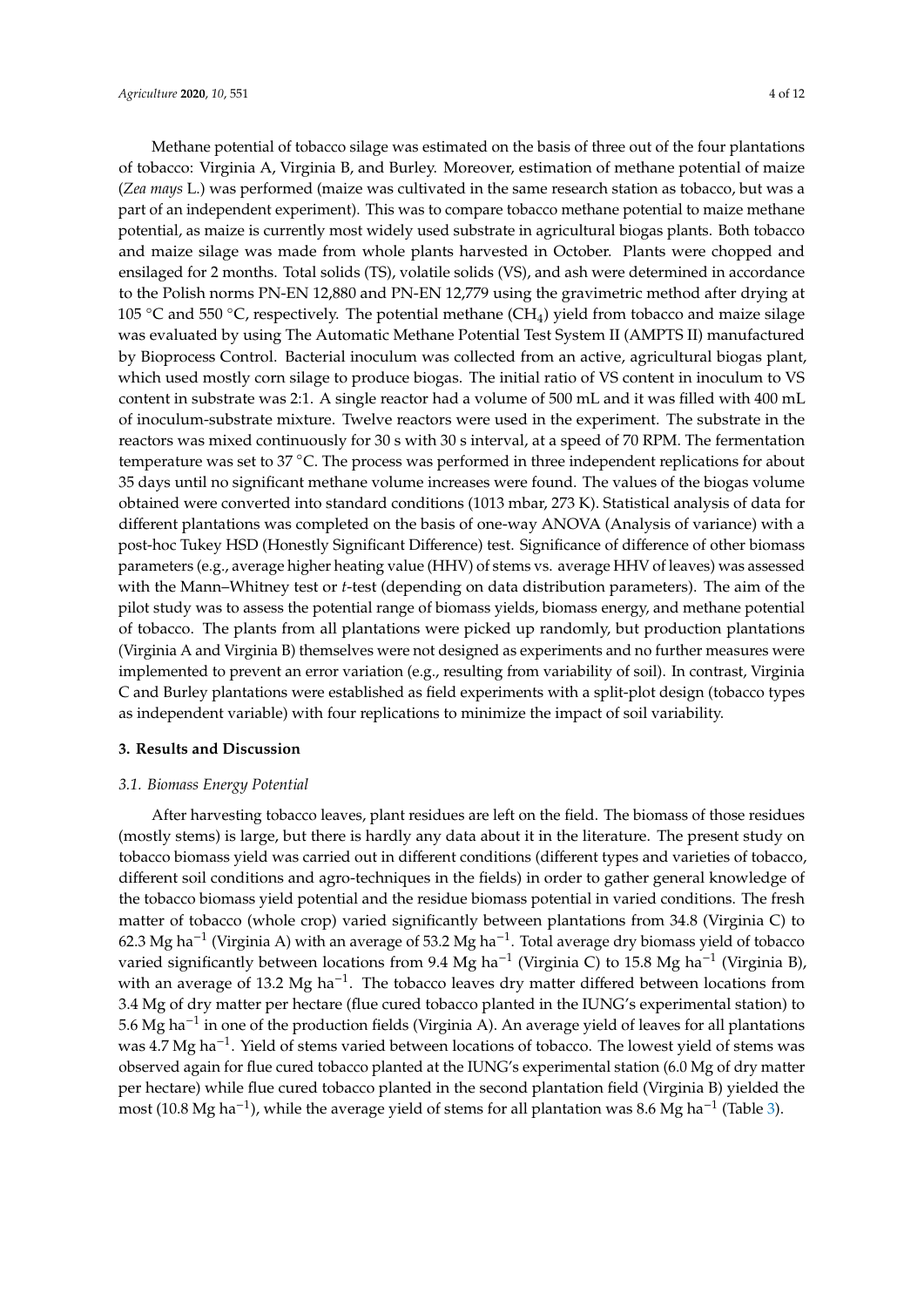<span id="page-4-0"></span>

| Plantation and Type of Tobacco                                                 | Virginia A            | Virginia B           | Virginia C           | <b>Burley</b>      | Average |
|--------------------------------------------------------------------------------|-----------------------|----------------------|----------------------|--------------------|---------|
| Yield of fresh matter (FM), (leaves + stems) (Mg ha <sup>-1</sup> )            | $62.3^{a} *$          | 55.7 <sup>a</sup>    | 34.8 <sup>b</sup>    | 59.8 <sup>a</sup>  | 53.2    |
| Total dry matter (DM) in FM (%)                                                | 23.0 <sup>a</sup>     | $28.4^{b}$           | 27.1 <sup>b</sup>    | 22.4 <sup>a</sup>  | 25.2    |
| Volatile Solids (VS) content in FM (%)                                         | 20.5 <sup>a</sup>     | 21.1 <sup>a</sup>    | 16.2 <sup>b</sup>    | 15.9 <sup>b</sup>  | 18.4    |
| Yield of leaves (Mg ha <sup>-1</sup> ) DM                                      | 5.6 <sup>a</sup>      | 5.0 <sup>a</sup>     | 3.5 <sup>b</sup>     | 4.7 <sup>a</sup>   | 4.7     |
| Yield of stems (Mg $ha^{-1}$ ) DM                                              | 8.7 <sup>a</sup>      | 10.8 <sup>b</sup>    | 6.0 <sup>c</sup>     | 8.7 <sup>a</sup>   | 8.6     |
| Leaf/stem ratio                                                                | 0.6                   | 0.5                  | $0.6^{\circ}$        | 0.5                | 0.6     |
| Yield (leaves + stems) $(t \cdot ha^{-1})$ DM                                  | $14.3$ <sup>ab</sup>  | 15.8 <sup>a</sup>    | 9.4c                 | $13.4^{b}$         | 13.2    |
| Higher heating value of leaves (MJ $kg^{-1}$ )                                 | 17.2 <sup>a</sup>     | 16.4 <sup>a</sup>    | 16.2 <sup>a</sup>    | 15.6 <sup>a</sup>  | 16.3    |
| Higher heating value of stems (MJ $kg^{-1}$ )                                  | 18.4 <sup>a</sup>     | $17.6$ <sup>ab</sup> | $17.4$ <sup>ab</sup> | 17.0 <sup>b</sup>  | 17.6    |
| Higher heating value (leaves + stems) (MJ $\text{kg}^{-1}$ )                   | 18.0 <sup>a</sup>     | $17.0^{ab}$          | $16.8$ <sup>ab</sup> | 16.3 <sup>b</sup>  | 17.0    |
| Biomass energy yield (GJ ha <sup>-1</sup> yr <sup>-1</sup> ) of leaves         | 96.3 <sup>a</sup>     | 81.8 <sup>ab</sup>   | $56.5$ c             | $73.0^{bc}$        | 76.9    |
| Biomass energy yield (GJ ha <sup>-1</sup> yr <sup>-1</sup> ) of stems          | 160.3 <sup>a</sup>    | 191.0 <sup>b</sup>   | 103.8 <sup>c</sup>   | 147.7 <sup>a</sup> | 150.7   |
| Biomass energy yield (GJ ha <sup>-1</sup> yr <sup>-1</sup> ) of leaves + stems | $256.6$ <sup>ab</sup> | 272.8 <sup>a</sup>   | $160.3$ c            | 220.7 <sup>b</sup> | 227.6   |
| Methane potential ( $Nm^3 Mg^{-1} VS$ )                                        | 298 <sup>b</sup>      | 220 <sup>a</sup>     | nd                   | 226 <sup>a</sup>   | 248     |
| Yield of methane $(Nm^3$ ha <sup>-1</sup> yr <sup>-1</sup> )                   | 3802 <sup>b</sup>     | 2590 <sup>a</sup>    | nd                   | 2149a              | 2847    |

**Table 3.** Yields and properties of the tested tobacco biomass.

Source: own study; \* different lowercase letters indicate significant differences according to one-way ANOVA with a post-hoc Tukey HSD test at *p* < 0.05.

Bilalis et al. (2009) [\[20\]](#page-10-6) reported that the dry matter of tobacco leaves ranged from 1.9 Mg ha<sup>-1</sup> to 5.0 Mg ha<sup>-1</sup> and was strongly influenced by irrigation and fertilization. In the present study, tobacco yields varied among locations. According to the authors' knowledge, there are only a few studies about dry matter yields of stems or whole tobacco plants. Radojičić et al. (2014) [\[13\]](#page-9-12) estimated the yields of Virginia tobacco stems at about 6–10 Mg per hectare. Dry matter yields are expected to be highly variable and dependent on soil and weather conditions, fertilization, and agrotechnical treatments, in particular loosening the soil. Szewczuk (2009) [\[21\]](#page-10-7) found that Virginia type tobacco industrial yields (leaves) can vary (in Poland) from 2.5 Mg ha−<sup>1</sup> to 3.7 Mg ha−<sup>1</sup> , and they are dependent on fertilization scheme. According to Pawełek (2000) [\[22\]](#page-10-8), industrial yields of Virginia tobacco can be even greater and could reach from 2.7 Mg to 5.0 Mg per hectare. Annual yields of other widely used biomass plants are strongly differentiated depending on genotype and site conditions. According to McKendry (2002) [\[23\]](#page-10-9), poplar (*Populus* L.) and willow (*Salix* L.) yields could reach 10 to 15 Mg of dry matter per hectare per year (which is very similar to the tobacco biomass yields presented in this study), while switchgrass yields are estimated at 8 Mg ha−<sup>1</sup> , and yields of miscanthus biomass could reach up to 12–30 Mg ha−<sup>1</sup> (Table [4\)](#page-5-0). Yields of industrial hemp (*Cannabis sativa* L.), according to Prade et al. (2011) [\[24\]](#page-10-10), reach 9.9–14.4 Mg ha<sup>-1</sup>, depending on harvest period (Table [4\)](#page-5-0). Concerning maize dry matter (DM) (whole aboveground biomass), Jurekova et al. [\[25\]](#page-10-11) found variation of yields at 8 and 32 Mg ha−<sup>1</sup> while Stolarski et al. (2020) [\[26\]](#page-10-12) found that yields of willow in Poland can range from 2 to 18 Mg ha−<sup>1</sup> yr−<sup>1</sup> (11 Mg ha−<sup>1</sup> yr−<sup>1</sup> on average) (Table [4\)](#page-5-0). Niemczyk et al. [\[27\]](#page-10-13) showed that in the conditions found in Poland DM yields of poplar range from 2 to 8 Mg ha<sup>-1</sup> yr<sup>-1</sup> and are lower than those in countries located in southern parts of Europe. Yields of DM of tobacco and other energy sources are given in Table [4.](#page-5-0) Sheen (1983) [\[28\]](#page-10-14) cultivated tobacco for biomass yield under high plant density conditions (about 766,000 per hectare). Sheen found that tobacco fresh biomass, harvested once a year in June, can reach from 44 to 70 Mg ha−<sup>1</sup> depending on tobacco cultivar. Moreover, Wildman (1979) [\[29\]](#page-10-15) found that tobacco fresh biomass yields from a stand of 370,000 plants and multiple harvests could reach up to 150 Mg ha−<sup>1</sup> yr−<sup>1</sup> . In the present study, the density of plants was not that high (up to 23,000 plants per hectare) and reached on average 53.2 Mg ha−<sup>1</sup> (Table [3\)](#page-4-0). Thus, tobacco could be an important source of biomass, especially when cultivated for energy purposes, with the introduction of new management techniques (higher density of plants, different fertilization schemes, and multiple harvests during vegetation).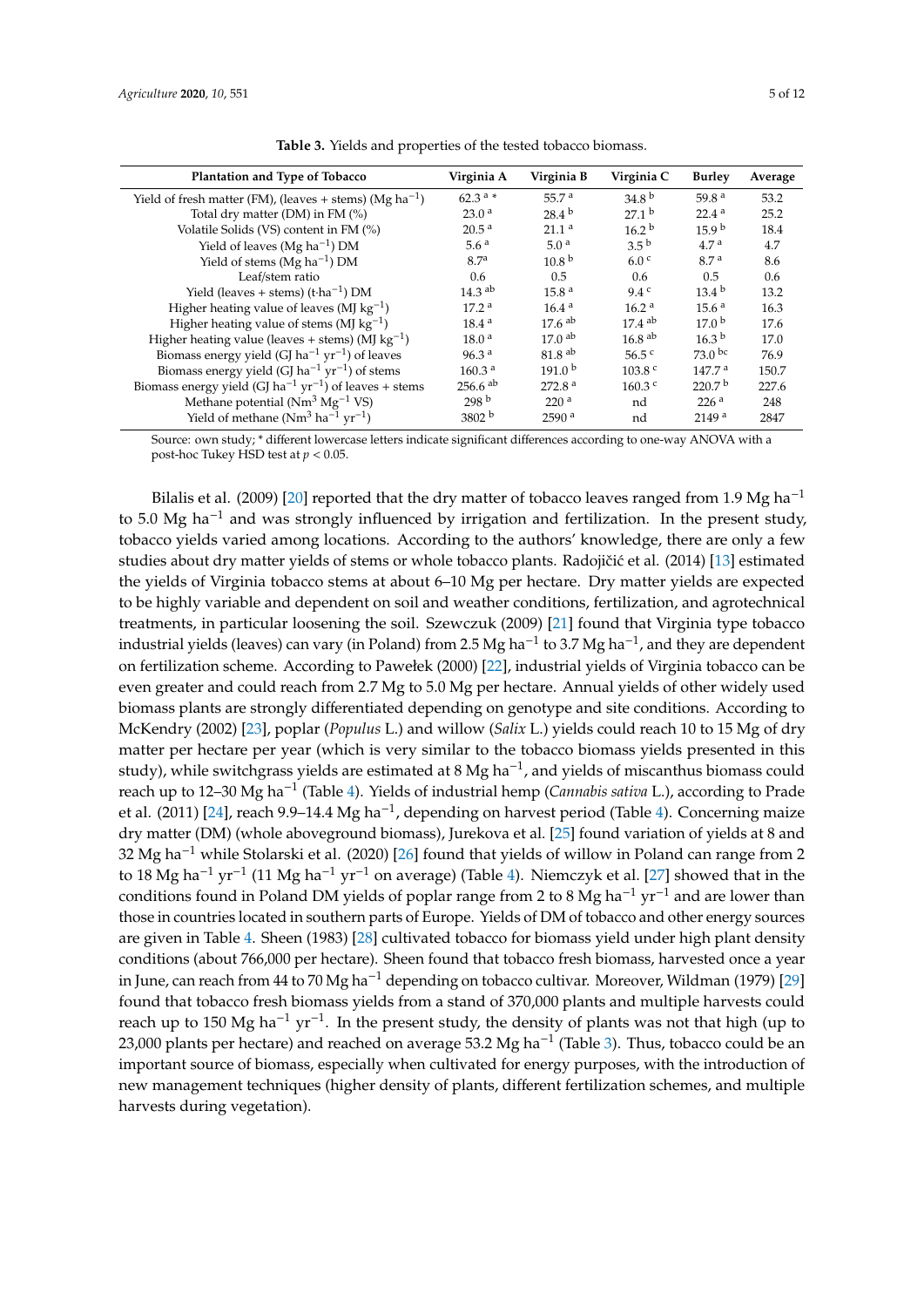<span id="page-5-0"></span>

| Crop Yield DM<br>$(Mg ha^{-1} yr^{-1})$         | HHV (MJ $kg^{-1}$ )             | <b>Biomass Energy Yield</b><br>$(GJ ha^{-1} yr^{-1})$ |
|-------------------------------------------------|---------------------------------|-------------------------------------------------------|
| $9 - 16$                                        | $16.3 - 18.0$                   | 160-273                                               |
| $14^{1}$<br>$7 - 133$                           | $12.3^{\text{1}}$               | 123 <sup>1</sup><br>$128 - 231$ <sup>3</sup>          |
| $10 - 15$ <sup>1</sup><br>$2 - 8^{6}$           | $17.3^{\text{1}}$               | $173 - 259$ <sup>1</sup><br>$33 - 230$ <sup>8</sup>   |
| $10 - 15$ <sup>1</sup><br>$2 - 18^{5}$          | $18.7^{\,1}$                    | $187 - 280$ <sup>1</sup><br>$203 - 210$ 7             |
|                                                 | $17.4^{\text{1}}$               | 139 <sup>1</sup>                                      |
| $12 - 30^{1}$<br>$11 - 29$ <sup>3</sup>         | $18.5^{\text{1}}$               | $222 - 555$ <sup>1</sup><br>$186 - 486$ <sup>3</sup>  |
| $10 - 14$ <sup>2</sup><br>$8 - 32$ <sup>3</sup> | $17.5 - 19.1^2$<br>$17.5^{\,4}$ | $246 - 296$ <sup>2</sup><br>$142 - 545$ <sup>3</sup>  |
|                                                 | 8 <sup>1</sup>                  |                                                       |

|  |  |  |  |  | Table 4. Yields, higher heating value (HHV), and energy yield of selected energy crops. |
|--|--|--|--|--|-----------------------------------------------------------------------------------------|
|--|--|--|--|--|-----------------------------------------------------------------------------------------|

Sources: own study and: <sup>1</sup>—McKendry (2002) [\[23\]](#page-10-9), <sup>2</sup>—Prade et al. (2011) [\[24\]](#page-10-10), <sup>3</sup>—Jurekova et al. (2015) [\[25\]](#page-10-11), -Jóvér et al. (2018) [\[30\]](#page-10-16), <sup>5</sup>-Stolarski et al. (2020) [\[26\]](#page-10-12). <sup>6</sup>-Niemczyk et al. (2016) [\[27\]](#page-10-13), <sup>7</sup>-Stolarski et al. (2014) [\[31\]](#page-10-17), <sup>8</sup>—Stolarski et al. (2020) [\[30\]](#page-10-16).

The average HHV of tobacco leaves was significantly lower (16.3 MJ kg<sup>-1</sup>) than the average HHV of its stems (17.6 MJ kg−<sup>1</sup> ) (*t*-test, *p*-value < 0.001). The lowest HHV for whole tobacco plants was observed for the Burley type of tobacco (16.3 MJ kg<sup>-1</sup>), while the highest at 18.0 MJ kg<sup>-1</sup> was for flue cured tobacco cultivated on sandy soil (Virginia A). The average HHV for whole tobacco plants was 17.0 MJ kg−<sup>1</sup> (Table [3\)](#page-4-0). There are not many accurate reports about the energy value of tobacco plants in the literature. Some authors [\[13,](#page-9-12)[32\]](#page-10-18) have estimated (on the basis of chemical analysis of tobacco stems) the average higher heating value of Virginia (flue cured) stems at around 18.2 MJ kg<sup>-1</sup>, which is similar to the HHV of Virginia stems presented in this study. In addition, Indahsari (2018) [\[33\]](#page-10-19) found tobacco stems' HHV to be 18.2 MJ kg<sup>-1</sup>. Moreover, Mijailovic et al. (2014) [\[32\]](#page-10-18) found Burley stems' HHV to be 18.3 MJ kg−<sup>1</sup> , which is a higher value than the average HHV of Burley stems measured in the present study (17.0 MJ kg−<sup>1</sup> ). The difference in Burley's HHV value is probably due to rather poor nutrition and growth rate of burley plants at the IUNG's experimental station. Nevertheless, the average HHV for all tested tobacco varieties was at a rather good level, comparable with other energy plants. According to McKendry (2002) [\[23\]](#page-10-9) the HHVs of poplar and switchgrass are at a comparable level (17.3 MJ kg<sup>-1</sup> and 17.4MJ kg<sup>-1</sup>, respectively) to tobacco's HHV presented in this study (17.03 MJ ha<sup>-1</sup>), while the HHVs of willow and miscanthus are higher (18.7 MJ kg<sup>-1</sup> and 18.5 MJ kg<sup>-1</sup>, respectively) (Table [4\)](#page-5-0). Prade et al. (2011) [\[24\]](#page-10-10) found that industrial hemp's HHV can reach from 17.5 to 19.1 MJ kg<sup>-1</sup>, depending on the time of harvest (Table [4\)](#page-5-0).

Energy yield of whole tobacco plants reached values from 160.3 GJ ha<sup>-1</sup> to 272.8 GJ ha<sup>-1</sup> per year. On average, tobacco energy yield was estimated at 227.6 GJ ha<sup>-1</sup> (Table [3\)](#page-4-0). This means that one hectare of tobacco plants had the same energy potential as 9.5 tons of coal (24 MJ kg−<sup>1</sup> ). Plant residue management (mostly stems) is an important issue in tobacco plantations. The amount of that waste biomass is often large. The present study showed that tobacco stems are about 65% of the tobacco dry biomass yield (average leaf/stem ratio of 0.55). In addition, energy yields of stems were about two times higher than energy yields of leaves, which was due to the significantly higher yields of stems (Mann–Whitney test, *p*-value < 0.001) and also the significantly higher heating value of stems (*t*-test, *p*-value < 0.001). According to Sheen (1983) [\[28\]](#page-10-14), tobacco plants planted in more dense stands (up to 670,000 plants per hectare) produce more fresh biomass of leaves than that of stems (leaf/stem ratio from 1.77 to 3.02). The differences were probably due to density of stands, genotypes of plants, and harvesting time. This study showed that the energy yields of stems were approximately two times higher (150.7 GJ ha<sup>-1</sup> yr<sup>-1</sup>) than the energy yields of leaves (76.9 GJ ha<sup>-1</sup> yr<sup>-1</sup>) (Table [3\)](#page-4-0). This can be valuable information for farmers who want to use tobacco residues as energy biomass. Yields of energy of other plants are strongly differentiated. For example, McKendry (2002) [\[23\]](#page-10-9) found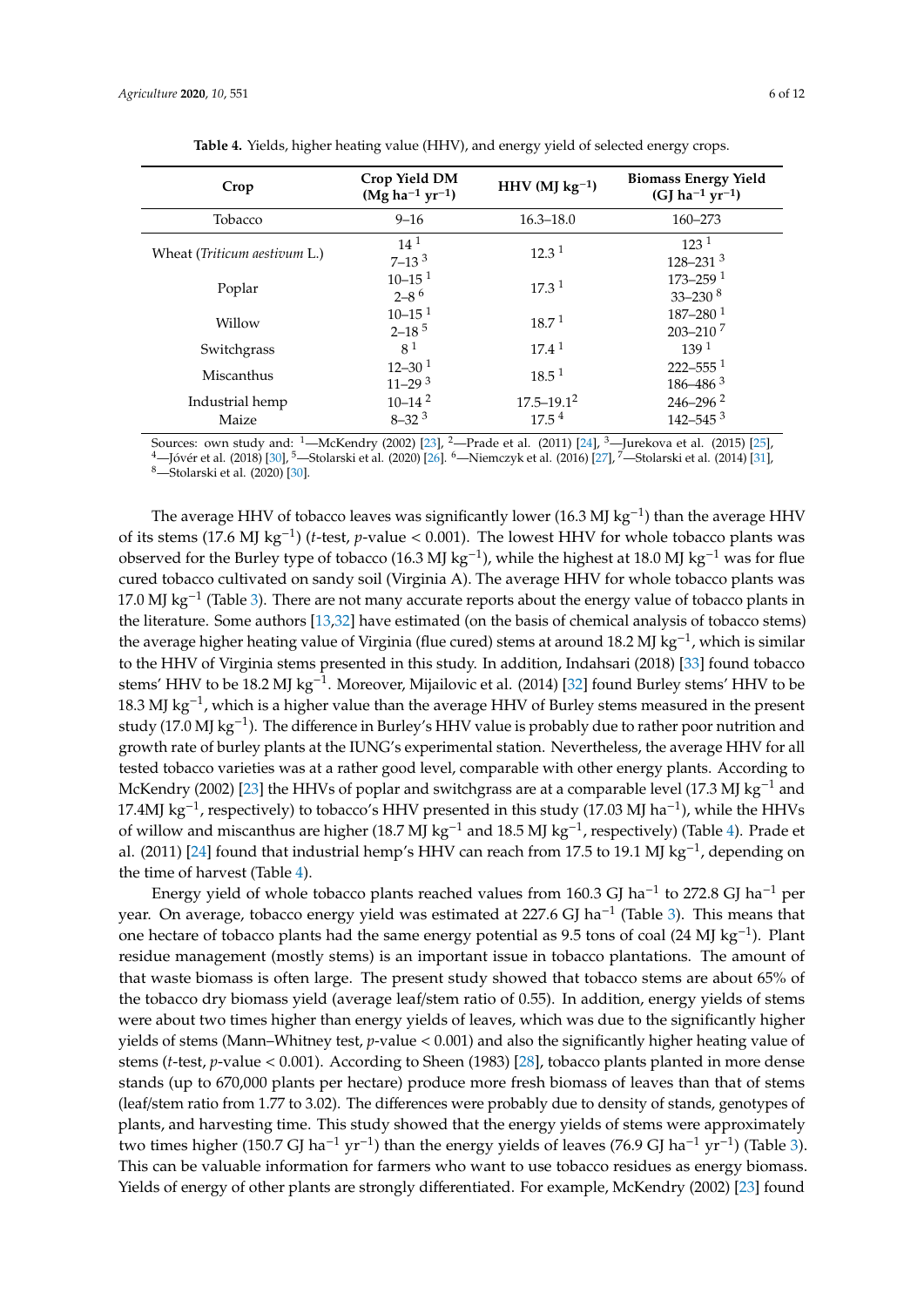energy yields of wheat (123 GJ ha<sup>-1</sup> yr<sup>-1</sup>) and switchgrass (139 GJ ha<sup>-1</sup> yr<sup>-1</sup>) to be lower than the energy yields of tobacco estimated in the present study. Moreover, the author found that willow (187–280 GJ ha<sup>-1</sup> yr<sup>-1</sup>) and poplar (173–259 GJ ha<sup>-1</sup> yr<sup>-1</sup>) yields of energy are at a similar level as the tobacco energy yields presented in this study, while miscanthus energy yields can outperform other crops (222–555 GJ ha−<sup>1</sup> yr−<sup>1</sup> ). Jurekova et al. (2015) [\[25\]](#page-10-11) found miscanthus and maize energy yields to be at a similar level (186–486 GJ ha<sup>-1</sup> yr<sup>-1</sup> and 142–545 GJ ha<sup>-1</sup> yr<sup>-1</sup>, respectively). According to Prade et al. (2011) [\[24\]](#page-10-10), energy yields of industrial hemp can reach up to 246–296 GJ ha<sup>-1</sup> yr<sup>-1</sup> (Table [4\)](#page-5-0). Stolarski et al. (2020) [\[30\]](#page-10-16) found poplar's energy yield (cultivated in Poland) to be able to reach up to 230 GJ ha<sup>-1</sup> yr<sup>-1</sup> for the best-performing clones while the average energy yield for all genotypes and rotations of poplar was at a level of 115 GJ ha<sup>-1</sup> yr<sup>-1</sup>. This is lower than the energy yields for Virginia A and Virginia B presented in this study.

# *3.2. Methane Potential of Tobacco Silage*

According to Weiland (2010) [\[34\]](#page-10-20), methane yield of different plant substrates is strongly affected by the chemical composition of the crop. Generally, the methane potential of plants is lower in older plants, which are strongly lignified, which causes slower anaerobic decomposition of a substrate. Biogas production from different agricultural substrates can vary from 231  $\mathrm{Nm^3CH_4}$  t<sup>-1</sup> VS (volatile solids) for sunflower to 400 Nm<sup>3</sup>CH<sub>4</sub> t<sup>-1</sup> DMO (organic dry matter) for sugar and fodder beet (Table [5\)](#page-6-0).

<span id="page-6-0"></span>

| Crop                     | Crop yield (t FM $ha^{-1}$ ) | $Nm^3 CH_4 t^{-1} VS (MIN)$ | $Nm^3 CH_4 t^{-1} VS (MAX)$ |
|--------------------------|------------------------------|-----------------------------|-----------------------------|
| Tobacco $1$              | $35 - 62$                    | 220                         | 298                         |
| Maize <sup>1</sup>       | 36                           | 346                         | 437                         |
| Corn-cob-mix (CCM) $^2$  | $10 - 15$                    | 350                         | 360                         |
| Fodder beet <sup>2</sup> | $80 - 120$                   | 398                         | 424                         |
| Grass <sup>2</sup>       | $22 - 31$                    | 286                         | 324                         |
| Maize <sup>2</sup>       | $40 - 60$                    | 291                         | 338                         |
| Red clover <sup>2</sup>  | $17 - 25$                    | 297                         | 347                         |
| Rye grain $2$            | $4 - 7$                      | 297                         | 413                         |
| Sorghum <sup>2</sup>     | $40 - 80$                    | 286                         | 319                         |
| Sugar beet <sup>2</sup>  | $40 - 70$                    | 387                         | 408                         |
| Sunflower <sup>2</sup>   | $31 - 42$                    | 231                         | 297                         |
| Triticale <sup>2</sup>   | $28 - 33$                    | 319                         | 335                         |
| Wheat <sup>2</sup>       | $30 - 50$                    | 351                         | 378                         |
| Wheat grain <sup>2</sup> | $6 - 10$                     | 371                         | 398                         |

**Table 5.** Gross crop yield (fresh) and methane potential of different crops.

Sources: <sup>1</sup> own study, <sup>2</sup> Weiland (2010) [\[34\]](#page-10-20).

Some authors have cultivated energy crops in similar conditions as those presented in this study. Matyka and Księżak (2013) [\[19\]](#page-10-5) cultivated canary grass (*Phalaris arundinacea* L.) in the same experimental farm that cultivated the Virginia C and Burley tobacco presented in this study. Authors reported that ensiled canary grass can produce up to 273  $Nm^3CH_4$  t<sup>-1</sup> VS. Kacprzak et al. (2012) [\[35\]](#page-10-21) reported that, on average,  $389 \text{ Nm}^3 \text{CH}_4$  t<sup>-1</sup> VS can be produced from ensiled sorghum, while maize silage can produce 566  $\text{Nm}^3\text{CH}_4$  t<sup>-1</sup> VS. Kacprzak et al. (2013) [\[35\]](#page-10-21) also tested canary grass and maize cultivated in the Osiny Experimental Farm for its biogas potential. They found that ensiled canary grass produced, on average, 187 Nm<sup>3</sup> t<sup>-1</sup> DM (dry matter) of CH<sub>4</sub> while maize silage produced 208 Nm<sup>3</sup> t<sup>-1</sup> DM of CH4. Oleszek et al. (2014) [\[36\]](#page-10-22) found that biogas yield from canary grass, also cultivated in the Osiny Experimental Farm, can reach up to 406 Nm<sup>3</sup> t<sup>-1</sup> VS. This shows how varied are the outputs of studies on methane potential of different crops. In contrast, the tobacco silage tested in this study seems to be a rather poor substrate for methane production. Methane potential for tested tobacco varied between 220 to 298 Nm<sup>3</sup>CH<sub>4</sub> t<sup>-1</sup> VS (248 Nm<sup>3</sup>CH<sub>4</sub> t<sup>-1</sup> VS on average) (Table [3\)](#page-4-0), and was lower than the methane potential of maize, which was tested during the same analysis as tobacco silage (Figures [1](#page-8-0) and [2\)](#page-8-1). Li et al. (2019) [\[37\]](#page-10-23) tested four varieties of tobacco stalks for their methane potential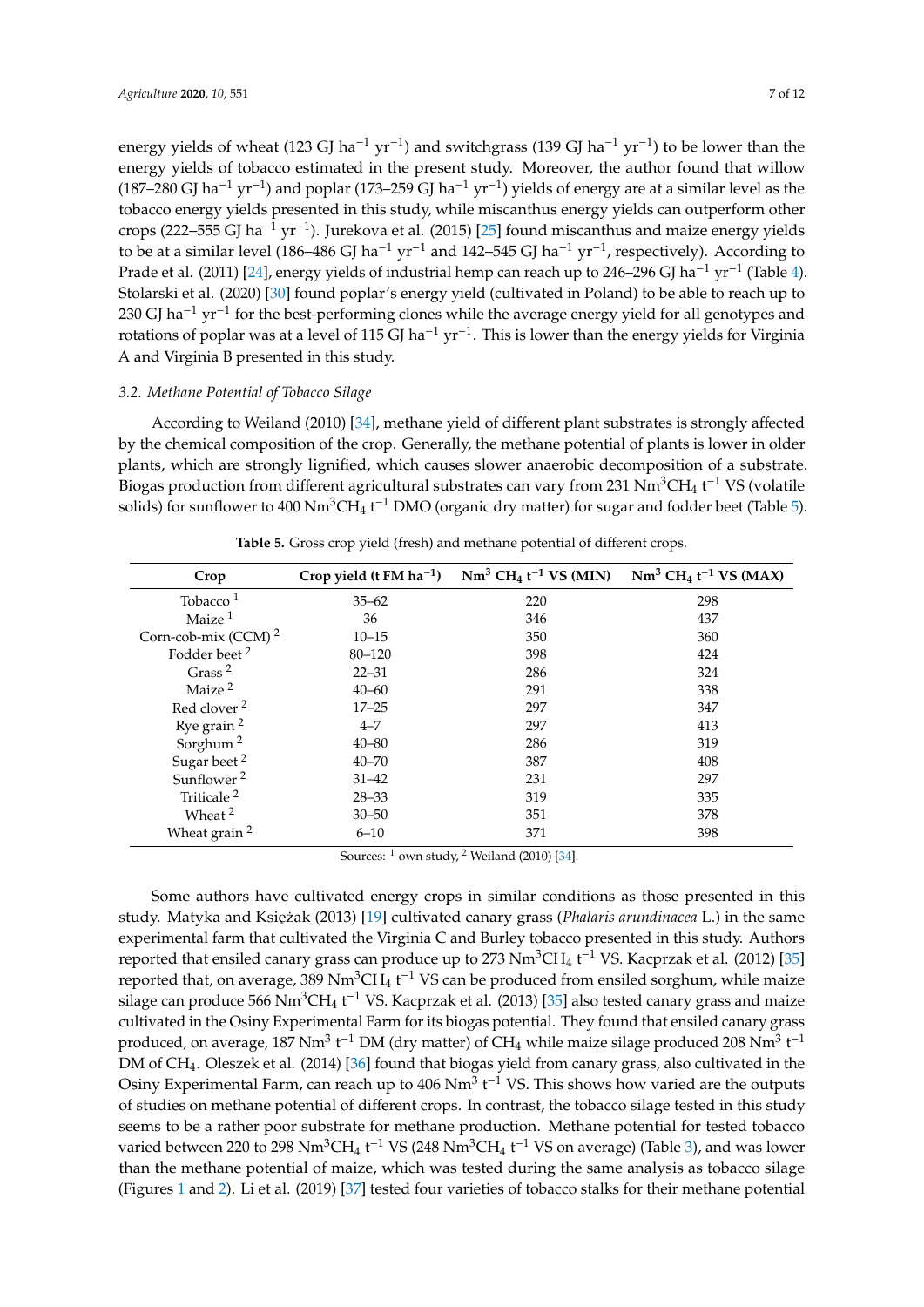and found that they can reach up to 132  $\mathrm{Nm^3CH_4}$  t<sup>-1</sup>, which is less than half of the maximum methane potential of tobacco shown in the present study. The differences are probably due to the substrate; while Li et al. tested only tobacco stems (which are strongly lignified), the present study shows the methane potential of the whole tobacco plant. According to Weiland (2010) [\[34\]](#page-10-20), the optimal dry matter contents of plant substrates for ensilage should be 25% to 35%. The general quality of silage made of a substrate of TS (total solids) content below 25% can be poor and has high leachate formation, which results in slow fermentation and low methane yields. It is possible that tobacco harvested earlier, when plants are less lignified, would have better methane potential, but this still needs to be tested. The production of methane ( $Nm^3 CH_4 \cdot t^{-1}$  VS) from tobacco was at a level of 65% of what can be produced from maize (methane potential of maize was tested in the same conditions and at the same time as methane potential of tobacco,) (Table [5,](#page-6-0) Figure [2\)](#page-8-1). Moreover, the calculated average yield of methane per hectare of tobacco (2847 Nm<sup>3</sup> ha<sup>-1</sup> yr<sup>-1</sup> (Tabel 3)) was only half of calculated annual yields of methane of maize (5900 Nm<sup>3</sup> ha<sup>-1</sup>yr<sup>-1</sup>, not showed in a table). Daily methane production from tobacco was as intensive, or even more rapid, as methane production from maize in the first four days of production. In the following days, methane potential of tobacco declined rapidly, while the decrease in methane production from maize was slower (Figure [1\)](#page-8-0). Low methane production potential of tobacco, comparable to sunflower methane production in Weiland's (2010) [\[34\]](#page-10-20) study, probably was due to a rather low dry matter content of the tobacco substrate. Moreover, the tobacco plants of the present study at the time of harvesting (October) were in large part lignified, which probably resulted in slow anaerobic decomposition of silage. This might also explain why methane production from tobacco was less efficient (compared to maize) especially at the later stages of methane production (Figure [1\)](#page-8-0). Tobacco can contain more than a dozen (up to 20%) carbohydrates [\[38](#page-11-0)[,39\]](#page-11-1). Probably, as a large part of those carbohydrates are easily digestible simple soluble sugars, the methane fermentation process of tobacco was most efficient at the initial stage of fermentation. With the depletion of simple substances, fermentation slowed down significantly (Figure [1\)](#page-8-0).

Tobacco samples in the present study were taken from plantations cultivated as typical production plantations (leaves as main yield), with low plant density (20,000–23,000 plants per hectare). Tobacco, however, probably could be a higher biomass yielder, especially when cultivated for energy purposes in more dense stands (according to Sheen (1983) [\[28\]](#page-10-14) even up to 670,000 plants per hectare). Moreover, tobacco plants have high biomass growth with increased nitrogen fertilization. This is, however, linked with deterioration of leaves' quality for the industry and thus use of N fertilizers on production plantations of tobacco is usually low. Tobacco plants often create additional stems, which are unwanted by farmers as they result in lower yield and quality of leaves. This natural ability of tobacco to create extra stems could, however, be useful when cultivating tobacco for energy purposes. This process could also be stimulated by cutting in early growth phases (according to authors' observations, tobacco plants can easily regrow when the main stem is cut off; side shoots in such conditions appear in large numbers and easily grow on the plant). Tobacco in the present study was cultivated in soils of different quality (Table [2\)](#page-2-0), but even in the soil of the poorest quality (Virginia A), yields of biomass were acceptable (Table [3\)](#page-4-0). While tobacco is cultivated on production plantations as an annual plant (planted as seedlings each year) it is actually a perennial plant that can regrow (from stem and/or roots) after being cut down. It cannot be excluded that other species of tobacco could be cultivated as perennials, or even mowed (harvested) 2–3 times per year in moderate climate conditions.

The profitability and risks (lack of established knowledge) linked with production of tobacco entirely for energy purposes compared to production of leaves for the industry would probably be an issue for Polish farmers. Economic efficiency of tobacco cultivation is often at a significantly higher level than economic efficiency of energy crops. According to Stolarski et al. (2014) [\[31\]](#page-10-17), the direct surplus of the plantation of willow in Poland can reach up to 1860 PLN ha<sup>-1</sup> year<sup>-1</sup>, while the direct surplus of tobacco production is at a level of 10,000–20,000 PLN ha<sup>-1</sup> year<sup>-1</sup> (assuming the 100% share of labor in cultivation and harvesting of tobacco). Currently, due to the ending of support for tobacco cultivation (subsidies), the expected economic efficiency will drop significantly. It is therefore highly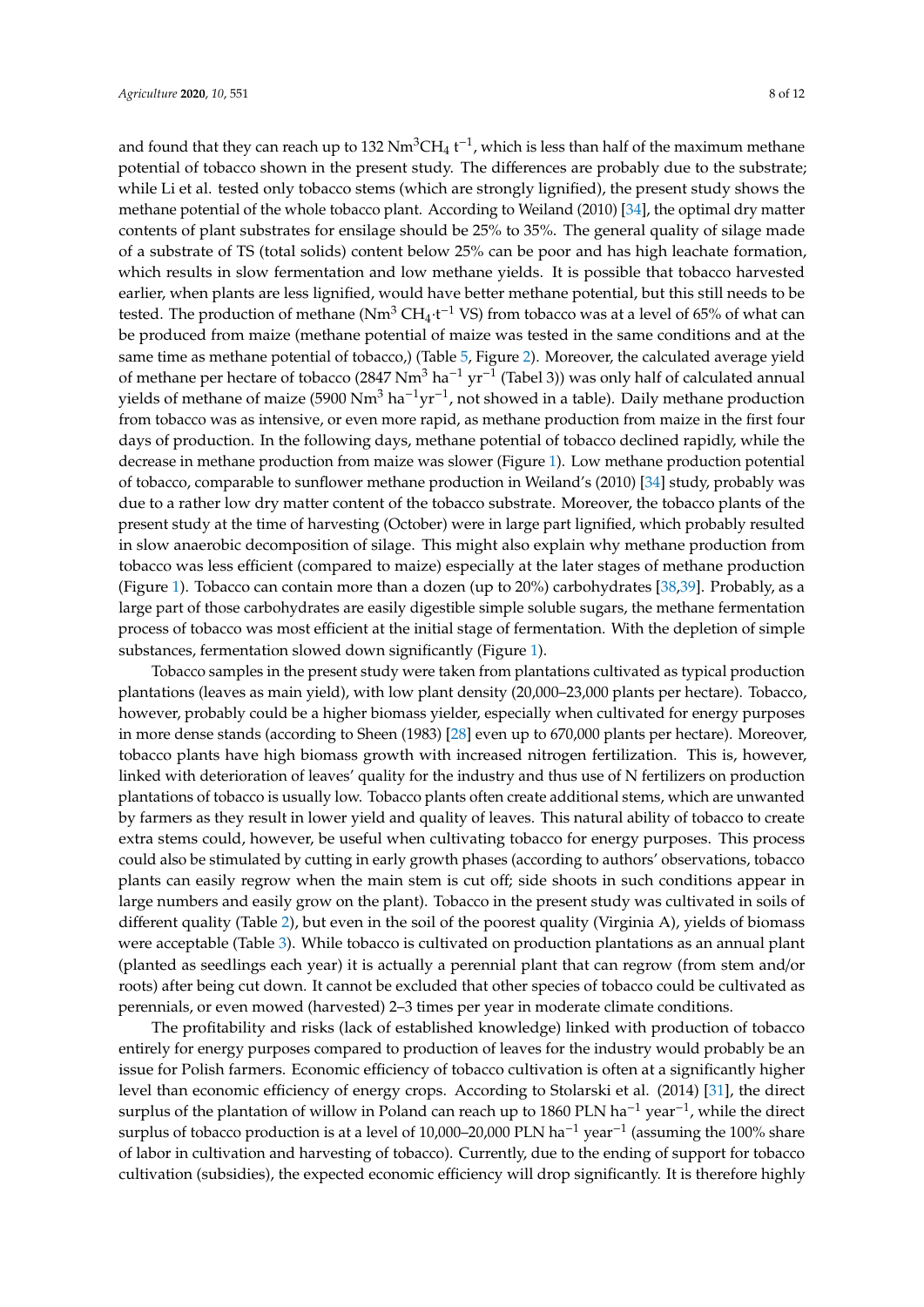probable that in the coming years, due to the decline in tobacco production profitability, a transition from cultivation of tobacco for leaves to energy purposes would become more attractive for farmers. Tobacco cultivation requires up to  $4000$  man-hours per hectare [ $40$ ]. A multi-stage collection of leaves and their preparation for drying consumes most of this time. In the case of production for energy purposes, a large part of this work could be saved and allocated elsewhere on the farm.

<span id="page-8-0"></span>

**Figure 1.** Daily rate of methane production from different substrates.

<span id="page-8-1"></span>

**Figure 2.** Methane potential from different tobacco plantations and from maize. **Figure 2.** Methane potential from different tobacco plantations and from maize.

The present pilot study covered just one year of vegetation. It is expected that different years that  $\frac{1}{2}$ with different weather conditions would affect the results to a greater or lesser extent. Nevertheless, this study showed that tobacco biomass can match the energy potential of other commercial energy crops. Residues (or damaged plants) of tobacco can be a valuable source of energy that could be used directly on farms (e.g., as pellet biomass). Moreover, it seems that with the right choice of varieties and species of tobacco and the adjustment of its management (planting density, harvest cycles) it would be possible to cultivate this species for energy purposes. Therefore, further studies to choose *Nicotiana* species and varieties most suitable for energy production as well as to assess the cost-effectiveness of tobacco biomass production are needed.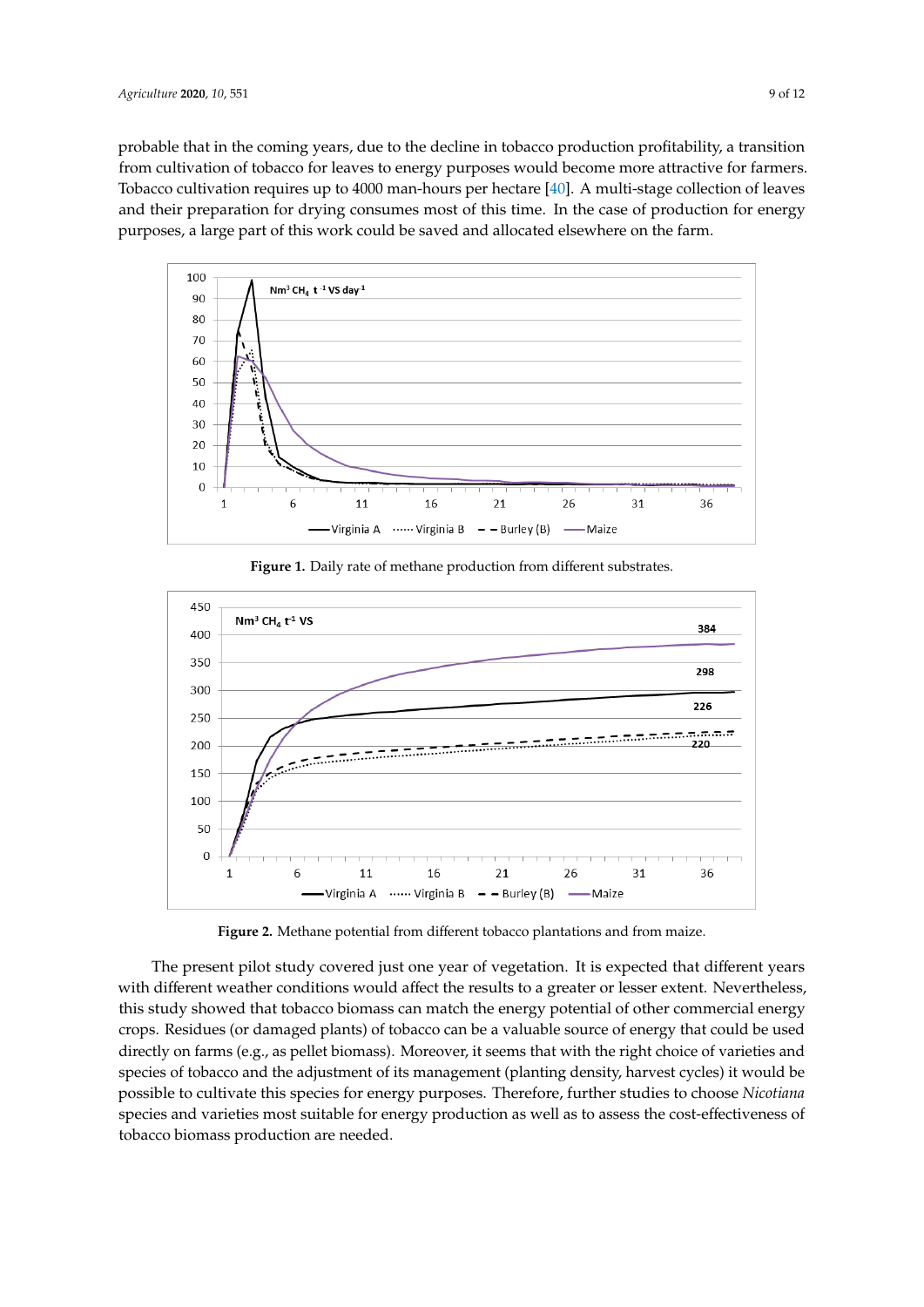## **4. Conclusions**

The present study shows that tobacco biomass and energy yields can match other commercial energy crops in Poland. Its energy yields varied between 160 and 273 GJ ha<sup>-1</sup> yr<sup>-1</sup>, which is comparable to poplar and willow energy yields. Tobacco, however, could be a valuable biomass energy crop, especially when cultivated deliberately to obtain biomass. This study showed that tobacco can be cultivated on soils of poor quality and high yields can be still maintained. The tested tobacco (harvested in October) seemed to be a rather poor source of substrate for biogas production, which was probably due to harvesting time and the high lignification rate of tobacco tissues. Yield of methane per hectare of tobacco was 2847 Nm<sup>3</sup> ha<sup>-1</sup> yr<sup>-1</sup>.

**Author Contributions:** Conceptualization, A.K.B.; methodology, A.K.B. and M.M.; software, A.K.B.; investigation, A.K.B.; resources, A.K.B.; data curation, A.K.B.; writing—original draft preparation, A.K.B.; writing—review and editing, M.M. and A.K.B.; visualization, A.K.B.; supervision, M.M. All authors have read and agreed to the published version of the manuscript.

**Funding:** This paper is the result of a study carried out at the Institute of Soil Science and Plant Cultivation, State Research Institute in Pulawy, and it was co-financed by the National (Polish) Centre for Research and Development (NCBiR), project: BIOproducts from lignocellulosic biomass derived from MArginal land to fill the Gap In Current national bioeconomy, No. BIOSTRATEG3/344253/2/NCBR/2017. This research acknowledges financial support from the Widening Program ERA Chair: project BioEcon (H2020), contract number: 669062.

**Conflicts of Interest:** The authors declare no conflict of interest. The funders had no role in the design of the study; in the collection, analyses, or interpretation of data; in the writing of the manuscript, or in the decision to publish the results.

## **References**

- <span id="page-9-0"></span>1. Diamantidis, N.D.; Koukis, E.G. Agricultural crops and residues as feedstock for non-food products in Western Europe. *Ind. Crop. Prod.* **2000**, *11*, 97–106. [\[CrossRef\]](http://dx.doi.org/10.1016/S0926-6690(99)00045-X)
- <span id="page-9-1"></span>2. Andrianov, V.; Borisjuk, N.; Pogrebnyak, N.; Brinker, A.; Dixon, J.; Spitsin, S.; Flynn, J.; Matyszczuk, P.; Andryszak, K.; Laurelli, M.; et al. Tobacco as a production platform for biofuel: Overexpression of Arabidopsis DGAT and LEC2 genes increases accumulation and shifts the composition of lipids in green biomass. *Plant Biotechnol. J.* **2010**, *8*, 277–287. [\[CrossRef\]](http://dx.doi.org/10.1111/j.1467-7652.2009.00458.x) [\[PubMed\]](http://www.ncbi.nlm.nih.gov/pubmed/20051035)
- <span id="page-9-2"></span>3. Barla, F.G.; Kumar, S. Tobacco biomass as a source of advanced biofuels. *Biofuels* **2016**, *10*, 335–346. [\[CrossRef\]](http://dx.doi.org/10.1080/17597269.2016.1242684)
- <span id="page-9-3"></span>4. Usta, N. Use of tobacco seed oil methyl ester in a turbocharged indirect injection diesel engine. *Biomass Bioenergy* **2005**, *28*, 77–86. [\[CrossRef\]](http://dx.doi.org/10.1016/j.biombioe.2004.06.004)
- <span id="page-9-4"></span>5. Guo, G.; Zhang, J.; Li, D.; Cai, B.; Zhang, X. Enhanced saccharification and ethanolic fermentation of tobacco stalks by chemical pretreatment. *J. Biotechnol.* **2010**, *150*, 173–174. [\[CrossRef\]](http://dx.doi.org/10.1016/j.jbiotec.2010.08.452)
- <span id="page-9-5"></span>6. FAOSTAT. Food and Agriculture Organization of the United Nations, Database on Crops Statistics. 2018. Available online: http://[www.fao.org](http://www.fao.org/faostat/en/#data/QC)/faostat/en/#data/QC (accessed on 8 May 2020).
- <span id="page-9-6"></span>7. GUS (Main Statistical Office of Poland). *Rocznik Statystyczny Rolnictwa*; Zakład Wydawnictw Statystycznych: Warsaw, Poland, 2018; ISSN 2080-8798.
- <span id="page-9-7"></span>8. Gwiazdowski, R.; Barna, A.; Wepa, M.; Marchewka, R. *Skutki Wdro˙zenia Dyrektywy Tytoniowej: Raport Centrum im. Adama Smitha o Ekonomicznych Skutkach Wdro˙zenia Rewizji Dyrektywy 2001*/*37*/*WE Parlamentu Europejskiego i Rady Europy z 5 czerwca 2001 Roku*; Centrum im. Adama Smitha: Warsaw, Poland, 2013; ISBN 978-83-86885-65-7. (In Polish)
- <span id="page-9-8"></span>9. Barna, A.; Marchewka, R.; Wepa, M. *Raport—Uwarunkowania Prawne oraz Polityka Podatkowa Państwa Wobec Wyrobów Tytoniowych a Rynek Pracy w Polskiej bran˙zy Tytoniu*; Zwi ˛azek Przedsi ˛ebiorców i Pracodawców: Warsaw, Poland, 2013; p. 72. (In Polish)
- <span id="page-9-9"></span>10. Berbeć, A.; Madej, A. Obecna sytuacja i perspektywy uprawy tytoniu w Polsce na tle świata i Unii Europejskiej (in polish). *Studia Rap. IUNG PIB* **2012**, *31*, 51–67.
- <span id="page-9-10"></span>11. Doroszewska, T.; Berbe´c, A.; Czarnecka, D.; Kawka, M. *Choroby i Szkodniki Tytoniu*; IUNG-PIB: Puławy, Poland, 2013; ISBN 978-83-7562-154-9. (In Polish)
- <span id="page-9-12"></span><span id="page-9-11"></span>12. Budzianowska, A.; Budzianowski, J. Tytoń źródłem biopaliw. *Przegl Lek* 2012, 69, 1149–1152. (In Polish)
- 13. Radojičić, V.; Ećim-Djurić, O.S.M.; Djulančić, N.; Kulić, G. Possibilities of Virginia Tobacco Stalks Utilization. *Tutun Tob.* **2014**, *64*, 71–76.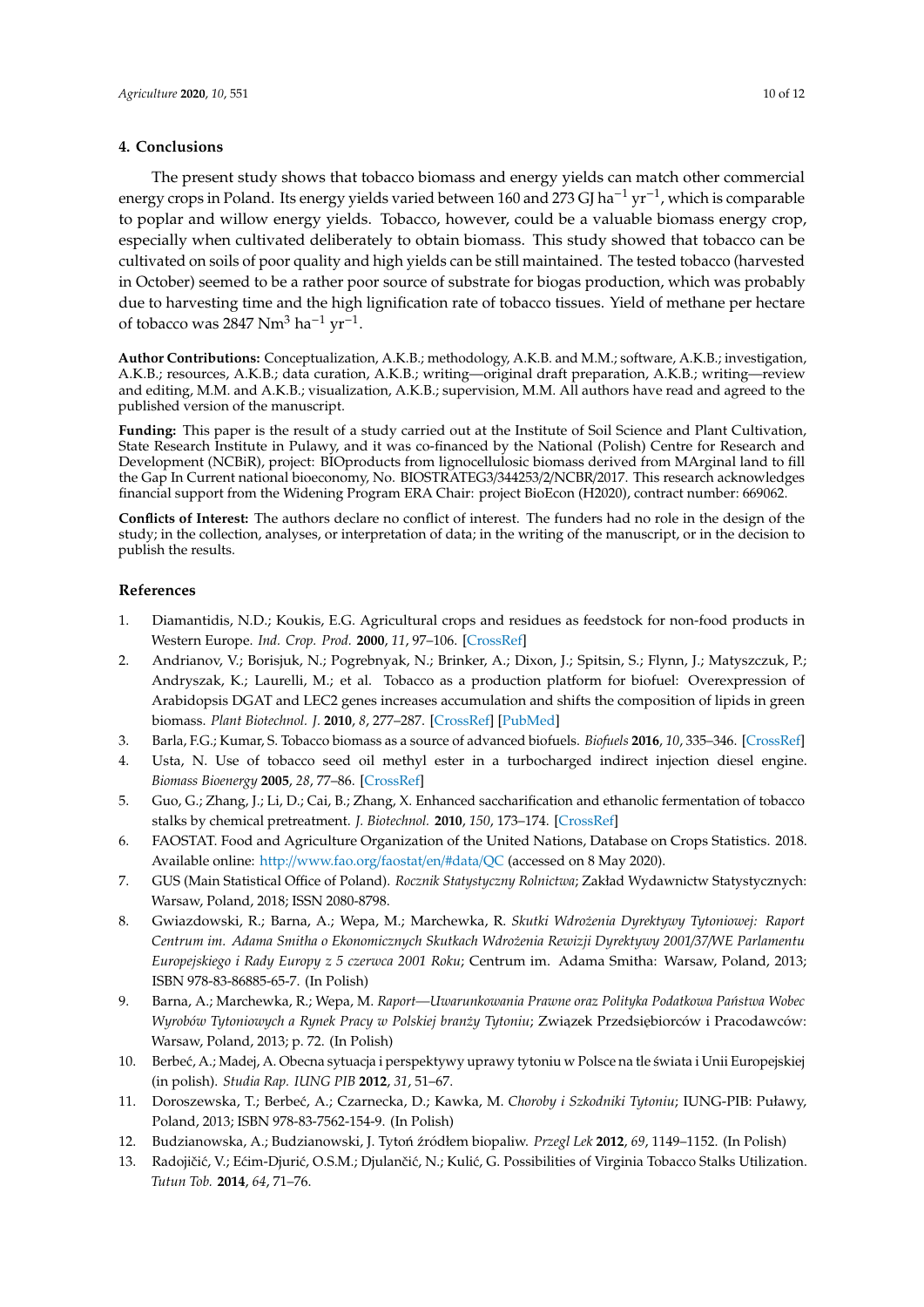- <span id="page-10-0"></span>14. Cornelissen, S.; Koper, M.; Deng, Y.Y. The role of bioenergy in a fully sustainable global energy system. *Biomass Bioenergy* **2012**, *41*, 21–33. [\[CrossRef\]](http://dx.doi.org/10.1016/j.biombioe.2011.12.049)
- <span id="page-10-1"></span>15. Tsavkelova, E.A.; Netrusow, A.I. Biogas production from cellulose-containing substrates. A review. *Appl. Biochem. Microbiol.* **2012**, *48*, 421–433. [\[CrossRef\]](http://dx.doi.org/10.1134/S0003683812050134)
- <span id="page-10-2"></span>16. EU Climate Strategies and Targets: 2030 Climate & Energy Framework. Available online: https://[ec.europa.](https://ec.europa.eu/clima/policies/strategies/2030_en) eu/clima/policies/[strategies](https://ec.europa.eu/clima/policies/strategies/2030_en)/2030\_en (accessed on 12 October 2020).
- <span id="page-10-3"></span>17. Matyka, M. Production and economic aspects of cultivation of perennial plants for energy purposes. *Monogr. Rozpr. Nauk. IUNG PIB* **2013**, *35*, 1–98.
- <span id="page-10-4"></span>18. Oniszk-Popławska, A.; Matyka, M.; Dagny-Ryńska, E. Evaluation of a long-term potential for the development of agricultural biogas plants: A case study for the Lubelskie Province, Poland. *Renew. Sustain. Energy Rev.* **2014**, *36*, 329–349. [\[CrossRef\]](http://dx.doi.org/10.1016/j.rser.2014.04.010)
- <span id="page-10-5"></span>19. Matyka, M.; Księżak, J. Potencjalne możliwości produkcji biogazu z mozgi trzcinowatej. Probl. Inżynierii Rol. **2013**, *80*, 79–86.
- <span id="page-10-6"></span>20. Bilalis, D.; Karkanis, A.; Efthimiadou, A.; Konstantas, A.; Triantafyllidis, V. Effects of irrigation system and green manure on yield and nicotine content of Virginia (flue-cured) Organic tobacco (Nicotiana tabaccum), under Mediterranean conditions. *Ind. Crop. Prod.* **2009**, *29*, 388–394. [\[CrossRef\]](http://dx.doi.org/10.1016/j.indcrop.2008.07.007)
- <span id="page-10-7"></span>21. Szewczuk, C. Wpływ dolistnego dokarmiania tytoniu na plony i jakość liści. *Ann. Univ. Mariae Curie-Skłodowska* Lub. Sect. E **2009**, *64*, 46–51. (In Polish)
- <span id="page-10-9"></span><span id="page-10-8"></span>22. Pawełek, E. Zbiór i suszenie Virginii w regionie leżajskim. Przegląd Tyton. 2000, 9, 6–9. (In Polish)
- 23. McKendry, P. Energy production from biomass (part 1): Overview of biomass. *Bioresour. Technol.* **2002**, *83*, 37–46. [\[CrossRef\]](http://dx.doi.org/10.1016/S0960-8524(01)00118-3)
- <span id="page-10-10"></span>24. Prade, T.; Svensson, S.E.; Andersson, A.; Mattsson, J.E. Biomass and energy yield of industrial hemp grown for biogas and solid fuel. *Biomass Bioenergy* **2011**, *35*, 3040–3049. [\[CrossRef\]](http://dx.doi.org/10.1016/j.biombioe.2011.04.006)
- <span id="page-10-11"></span>25. Jureková, Z.; Húska, D.; Kotrla, M.; Prčík, M.; Hauptvogl, M. Comparison of Energy Sources Grown on Agricultural Land. *Acta Reg. Environ.* **2015**, *12*, 38–43. [\[CrossRef\]](http://dx.doi.org/10.1515/aree-2015-0008)
- <span id="page-10-12"></span>26. Stolarski, M.J.; Krzyżaniak, M.; Załuski, D.; Tworkowski, J.; Szczukowski, S. Effects of Site, Genotype and Subsequent Harvest Rotation on Willow Productivity. *Agriculture* **2020**, *10*, 412. [\[CrossRef\]](http://dx.doi.org/10.3390/agriculture10090412)
- <span id="page-10-13"></span>27. Niemczyk, M.; Wojda, T.; Kantorowicz, W. Przydatność hodowlana wybranych odmian topoli w plantacjach energetycznych o krótkim cyklu produkcji. *Sylwan* **2016**, *160*, 292–298.
- <span id="page-10-14"></span>28. Sheen, S.J. Biomass and chemical composition of tobacco plants under high density growth. *Beitr Tabakforsch. Int.* **1983**, *12*, 35–42. [\[CrossRef\]](http://dx.doi.org/10.2478/cttr-2013-0523)
- <span id="page-10-15"></span>29. Wildman, S.G. Tobacco, a potential food crop. Crops and Soil Magazine, January 1979, pp. 7–9. *Beitr Tabakforsch. Int.* **1979**, *12*, 35–42.
- <span id="page-10-16"></span>30. Stolarski, M.J.; Warmiński, K.; Krzyżaniak, M. Energy Value of Yield and Biomass Quality of Poplar Grown in Two Consecutive 4-Year Harvest Rotations in the North-East of Poland. *Energies* **2020**, *13*, 1495. [\[CrossRef\]](http://dx.doi.org/10.3390/en13061495)
- <span id="page-10-17"></span>31. Stolarski, M.J.; Krzyżaniak, M.; Szczukowski, S.; Tworkowski, J. Efektywność energetyczna produkcji biomasy wierzby w jednorocznym i trzyletnim cyklu zbioru. *Fragm. Agron* **2014**, *31*, 88–95.
- <span id="page-10-18"></span>32. Mijailovic, I.; Radojicic, V.; Ecim-Djuric, O.; Stefanovic, G.; Kulic, G. Energy potential of tobacco stalks in briquettes and pellets production. *J. Environ. Prot. Ecol.* **2014**, *15*, 1034–1041.
- <span id="page-10-19"></span>33. Indahsari, O.P. Briquettes from Tobacco Stems as the New Alternative Energy. *J. Kim. Terap. Indones. (Indones. J. Appl. Chem.)* **2018**, *19*, 73–80. [\[CrossRef\]](http://dx.doi.org/10.14203/jkti.v19i2.359)
- <span id="page-10-20"></span>34. Weiland, P. Biogas production: Current state and perspectives. *Appl. Microbiol. Biotechnol.* **2010**, *85*, 849–860. [\[CrossRef\]](http://dx.doi.org/10.1007/s00253-009-2246-7)
- <span id="page-10-21"></span>35. Kacprzak, A.; Matyka, M.; Krzystek, L.; Ledakowicz, S. Wpływ stopnia nawożenia i czynników atmosferycznych na wydajność produkcji biogazu z wybranych roślin energetycznych. *Inż. Ap. Chem.* 2012, *4*, 141–142. (In Polish)
- <span id="page-10-22"></span>36. Oleszek, M.; Król, A.; Tys, J.; Matyka, M.; Kulik, M. Comparison of biogas production from wild and cultivated varieties of reed canary grass. *Bioresour. Technol.* **2014**, *156*, 303–306. [\[CrossRef\]](http://dx.doi.org/10.1016/j.biortech.2014.01.055)
- <span id="page-10-23"></span>37. Li, L.; Wang, R.; Jiang, Z.; Li, W.; Liu, G.; Chen, C. Anaerobic digestion of tobacco stalk: Biomethane production performance and kinetic analysis. *Environ. Sci. Pollut. Res.* **2019**, *26*, 14250–14258. [\[CrossRef\]](http://dx.doi.org/10.1007/s11356-019-04677-2) [\[PubMed\]](http://www.ncbi.nlm.nih.gov/pubmed/30864037)